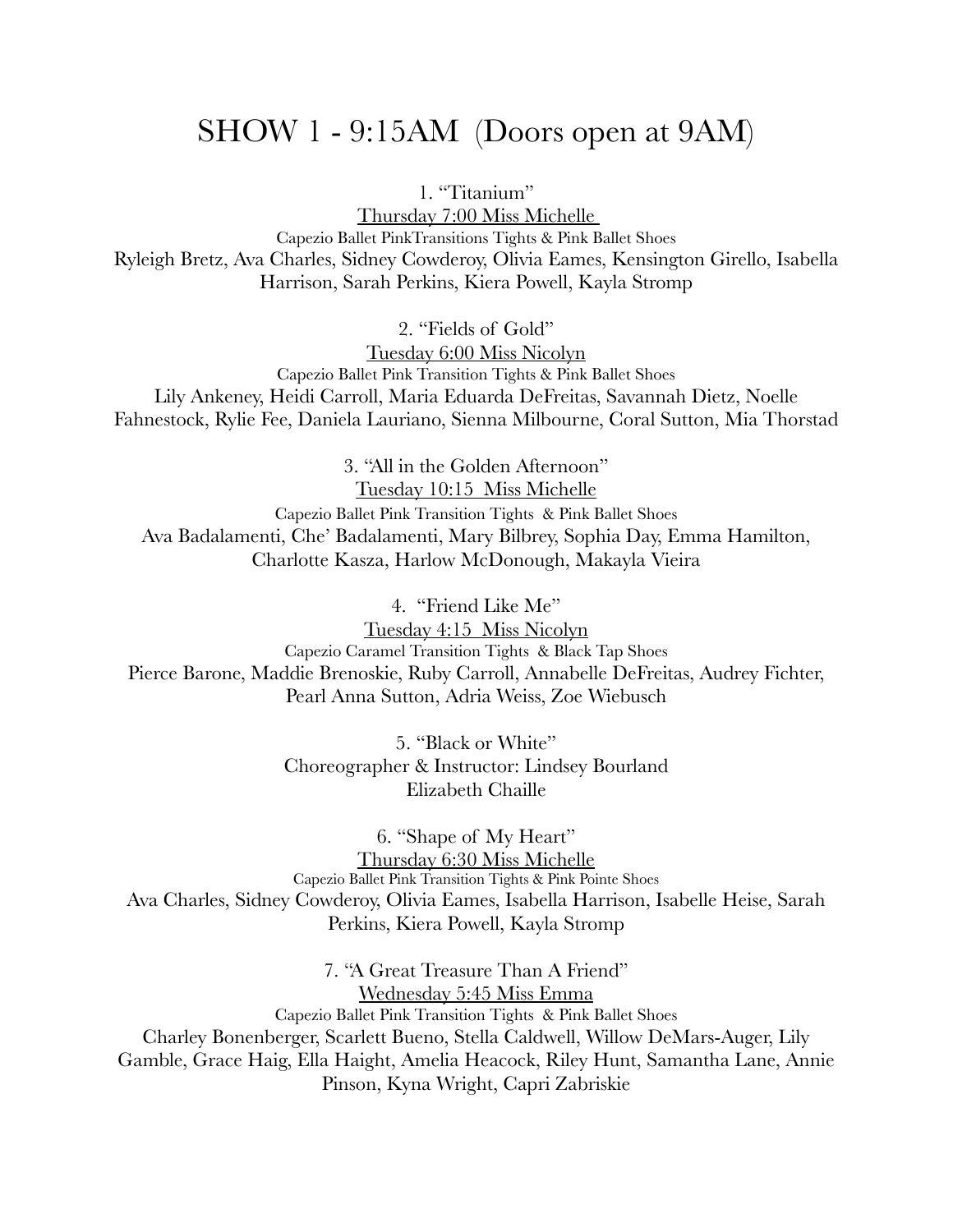#### 8. "Mr. Golden Sun" Wednesday 5:00 Miss Emma

Capezio Caramel Transition Tights & Black Tap Shoes Raegan Barrett, Amaya Brinkerink, Kaylee DeMar, Daisy Giles, Josie Maher, Chloe Matarazzo, Maisie Rice, Maya Santoro, Shelly Sutton, Adele Thalwitzer, Peyton Verduzco, Olivia Vieira

9. "Shine Like Gold"

Monday 5:30 Miss Lindsey Capezio Caramel Stirrup Tights & Bloch Eclipse Lyrical Shoes Leela Barnette, Taylor Bell, Noelle Fahnestock, Rylie Fee, Sienna Milbourne, Olivia Nolte

10. "Glitter and Gold" Wednesday 4:00 Miss Michelle Capezio Ballet Pink Transition Tights & Pink Ballet Shoes Hailey Boliver, Elise Brenoskie, River Derbish, Sadie Human, Gwynith Matarazzo, Ava McGrath, Sophia Reyes, Harper Sheldon, Madelyn Simon, Marina Sinigoi, Helena Slye

11. "Gaelic Storm" Tuesday 7:30 Miss Nicolyn Capezio Ballet Pink Transition Tights & Pink Ballet Shoes Ryleigh Bretz, Elizabeth Chaille, Lisa Mark, Sarah Perkins, Kiera Powell, Kaitlin Profit, Job Sanchez, Patricia Tellechea

12. "Guess I'm In Love" Choreographers & Instructors: Kat Tavares, Kai Tavares, Heather Hall-Lobley COMPETITION TEAM SOLO: Isabella Harrison

13. "We're In the Money" Tuesday 5:15 Miss Nicolyn Capezio Caramel Transition Tights & Bloch Slip-on Tan Jazz Shoes Mia Brenoskie, Heidi Carroll, Maria Eduarda DeFreitas, Aurora Newsome, Kinsley Petty, Coral Sutton, Julia Thorstad, Mia Thorstad

14. "Lucky Star"

Thursday 5:45 Miss Michelle Capezio Caramel Transition Tights & Black Slip On Jazz Shoes River Derbish, Milani Fernandez, Harper Goldfarb, Adelina Haefele, Eliana Haefele, Ella Haight, Poppy Johnsey, Olivia Klingshirn, Mary Lawson, Ava Jolie Ludlow, Camdyn Prather, Lia Yemm

> 15. "Torn" Choreographer & Instructor: Lindsey Bourland COMPETITION TEAM SOLO: Isabelle Heise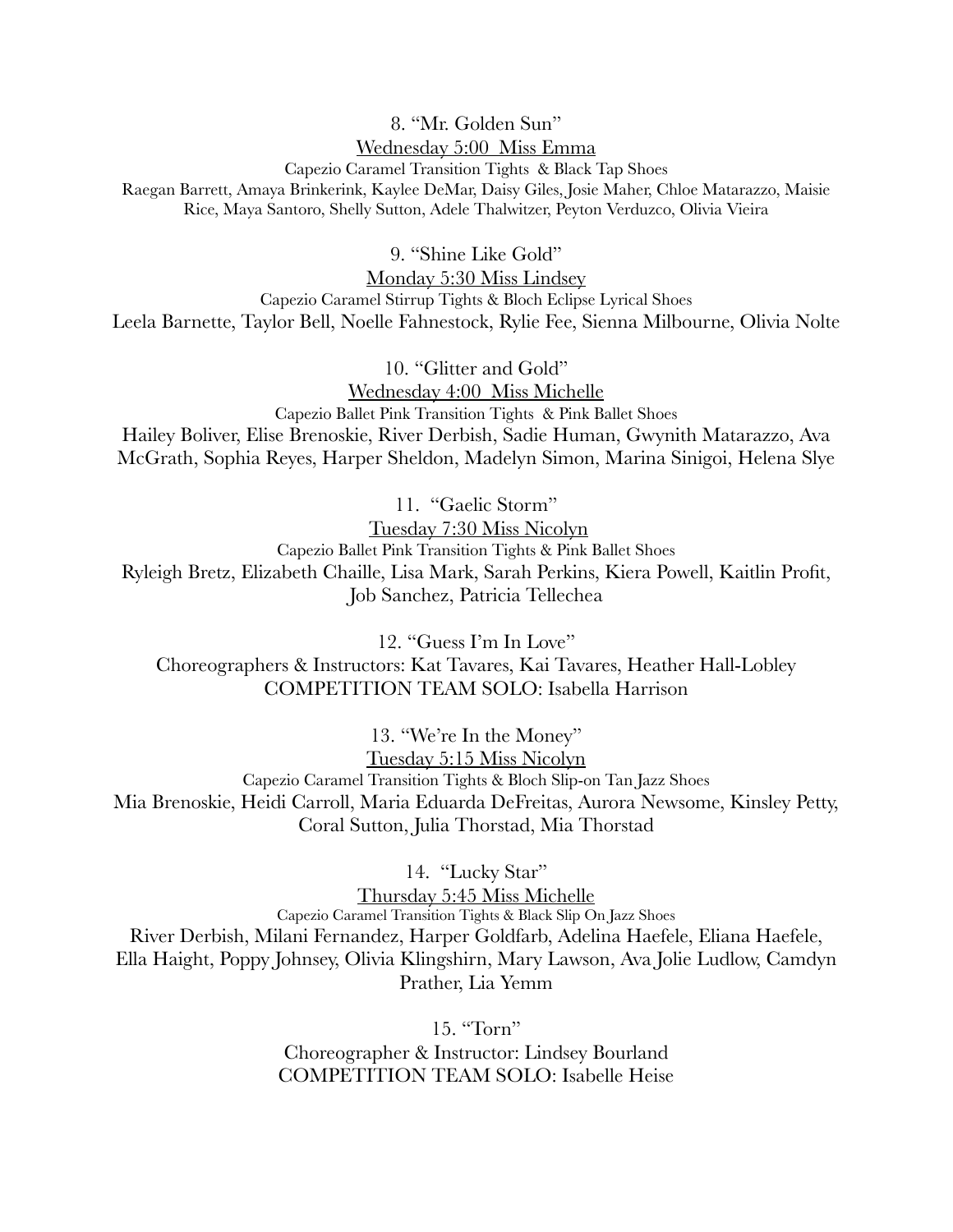#### 16. "Band of Gold" Monday 7:30 Miss Kat Capezio Caramel Stirrup Tights & Bloch Eclipse Lyrical Shoes Isabella Harrison, Sarah Perkins, Kayla Stromp, Katherine Tavares

17. "Rich Girl"

Monday 7:00 Miss Lindsey Capezio Black Transition Tights & Black Dance Sneakers or Athletic Shoes Cali Davidson, Rylie Fee, Quinn Stigall, Vivian Taylor

18."Under the Sea" Choreographer & Instructor: Nicolyn Aleprete Adria Weiss

19. "Gold On The Ceiling" Tuesday 7:00 Miss Nicolyn Black Fishnet Tights w/Seams & Black Tap Shoes Elizabeth Chaille, Lisa Mark, Patricia Tellechea, Tammy Wood

20. "Where's My Love" Choreographers & Instructors: Kai Tavares & Kat Tavares COMPETITION TEAM: Isabella Harrison & Kayla Stromp

21. "Calling All The Monsters" Choreographer: Heather Hall-Lobley & Katie Braun Instructors: Heather Hall-Lobley & Veronica Weiss COMPETITION TEAM: Sarah Artman, Isabella Griffith, Brynna Lorentz, Sienna Milbourne, Olivia Nolte, Amelia Schindel, Haylie Tarbox

## FINALE - ENTIRE CAST

 $\mathcal{L}=\{1,2,3,4,5\}$  , where  $\mathcal{L}=\{1,2,3,4,5\}$  , where  $\mathcal{L}=\{1,2,3,4,5\}$  ,  $\mathcal{L}=\{1,2,3,4,5\}$  ,  $\mathcal{L}=\{1,2,3,4,5\}$  ,  $\mathcal{L}=\{1,2,3,4,5\}$  ,  $\mathcal{L}=\{1,2,3,4,5\}$  ,  $\mathcal{L}=\{1,2,3,4,5\}$  ,  $\mathcal{L}=\{1,2,3,4,$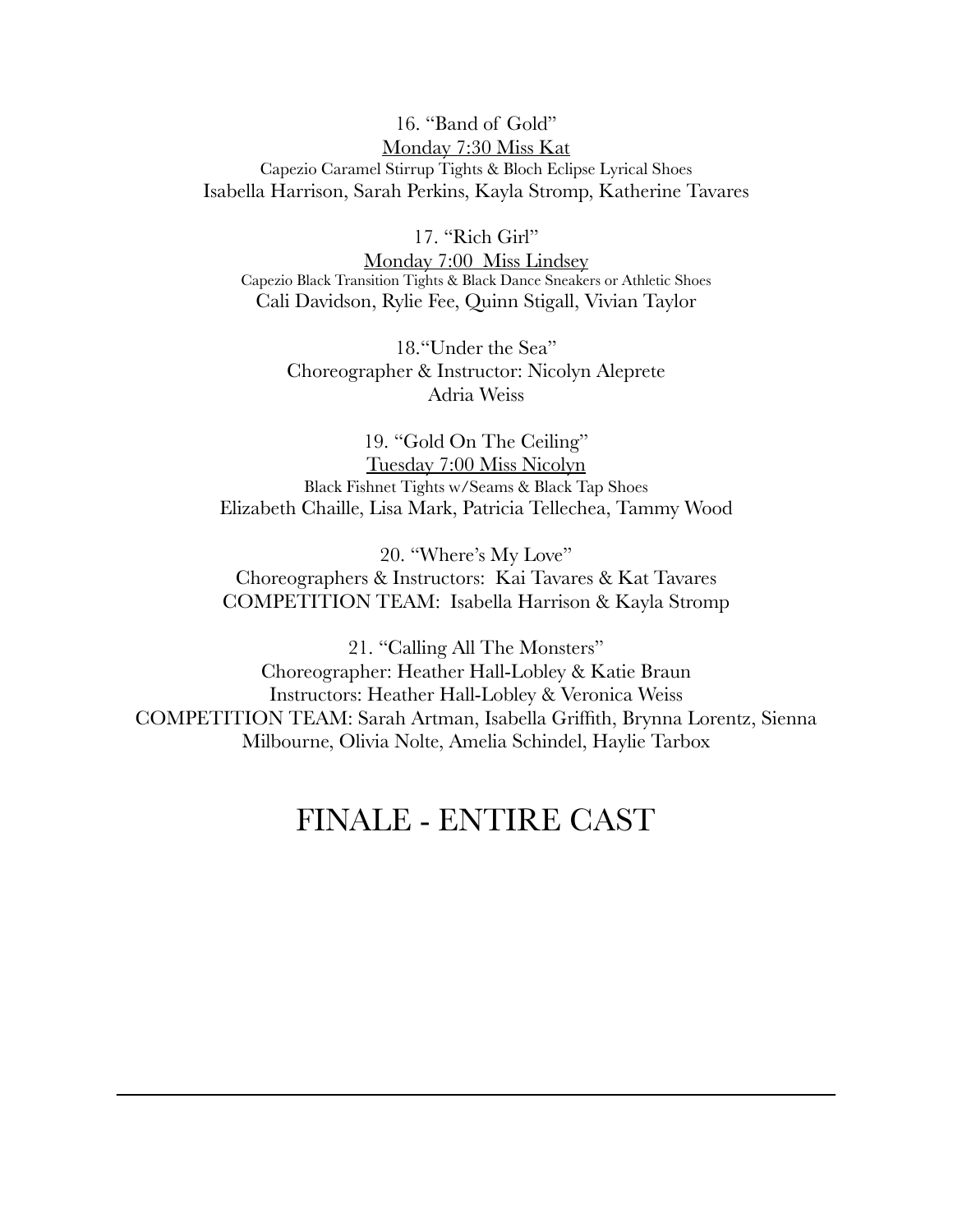### SHOW 2 - 11:30AM (Doors open at 11:15AM)

1. "Calling All The Monsters" Choreographer: Heather Hall-Lobley & Katie Braun Instructors: Heather Hall-Lobley & Veronica Weiss COMPETITION TEAM: Sarah Artman, Isabella Griffith, Brynna Lorentz, Sienna Milbourne, Olivia Nolte, Amelia Schindel, Haylie Tarbox

2. "Super Mario Bros."

Friday 3:45 -Studio A, Mr. Erik Black Dance Sneakers or Athletic Shoes Ephraim Allen, Ethan Camacho-Ortiz, Camilla Chiocca, James Gatchell, Harmony LaBonte, Aalyani Lamarche, Celia Massoud, Callie Steidl

3. "Million Dollar Dreams" Monday 415-Studio A, Miss Kat Capezio Caramel Footless Tights & Black Dance Sneakers Emma Ayala, Finley Mcnally, Rylee Morrison, Everleigh Platt, Emma Seibert, Lilly Sorensen, Gia Von Deck, Willow Wolfe

4. "Pretty Wings"

Friday 5:00 -Studio A, Mr. Erik<br>CREATE OWN COSTUME - blue jeans (no rips) solid color white shirt (no logos) Black Dance Sneakers or Athletic Shoes Annabelle Allen, Bella Camacho-Ortiz, Teagan DeMeyer, Aislinn Figueroa, Julianna Gatchell, Owen Lobley, Sophia Rose

5."To Build a Home" Choreographer: Cindy Heen, Instructors: Cindy Heen, Rebecca Englehart & Heather Hall-Lobley COMPETITION TEAM: Skylar Aiello, Kilynn Lobley, Claire Moody, Evy Nigh, Rachel Norris, Kayla Roeder

6. "Shake It Up" Choreographer & Instructor: Nicolyn Aleprete COMPETITION TEAM: Isabella Griffith, Olivia Nolte, Amelia Schindel

7. "Starting Now" Tuesday 4:00 -Studio A, Miss Angelee Capezio Caramel Transition Tights & Pink Ballet Shoes Brynlee Barton, Erica Lenkersdorfer, Eleanor Stahl, Coral Woodruff, Olive Woodruff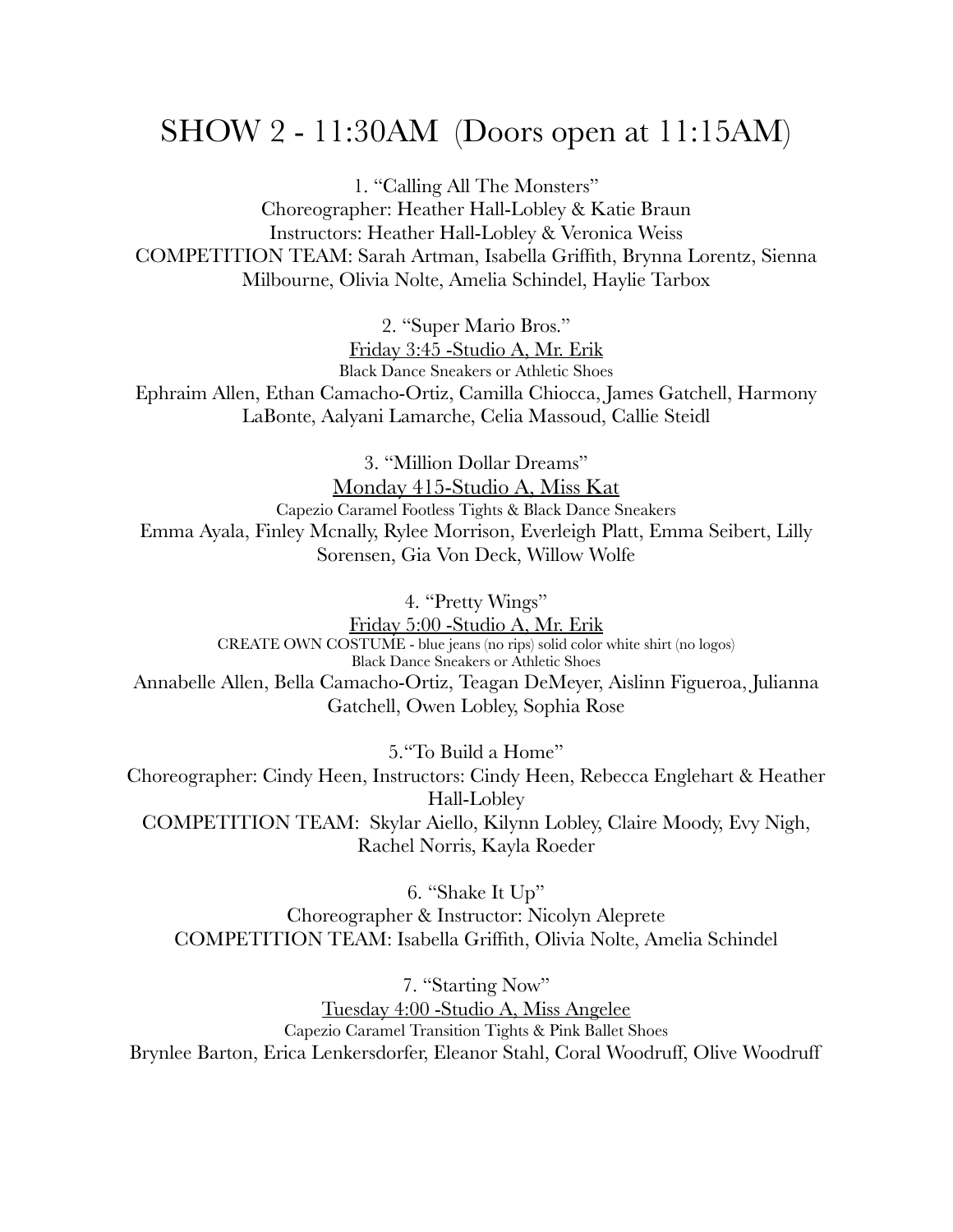#### 8. "Streets of Gold" Thursday 5:00 -Studio B, Miss Lindsey Capezio Caramel Transition Tights & Black Tap Shoes Olivia DiPianta, Hayley Livetskiy, Cassia McMillian, Kayla Moreno, Josleen Olechowski

9. "Sunshine On My Shoulders" Monday 4:15 -Studio B, Miss Nicolyn Capezio Tan Transition Tights & Pink Ballet Shoes Nixie Bothwell, Naiara Lamarche, Camilla Merrill, Naomi Ortiz, Tilly Ortiz, Charley Prosser, Kaydence Spradlin

10. "O-O-H Child"

Saturday 10:00 -Studio A, Miss Claire Capezio Ballet Pink Transition Tights & Pink Ballet Shoes Abigail Brent, Abby Canniff, Kalina Carroll, Kenzie Carroll, Dhanyata Chintapatla, Emma Gonzalez Bruno, Luna Gonzalez Bruno, Maliah Hayles, Cybelle Massoud, Olivia Olund, Rylee Rice, Karen Tridento

11. "Golden Dream"

Thursday 5:00 -Studio A, Miss Linda Capezio Ballet Pink Transition Tights & Pink Ballet Shoes Camilla Chiocca, Gabriella DiPianta, Haddie Gillespie, Isabella Griffith, Lola Grimm, Nylah Nabors, Myla Pharis, Callie Steidl, Ava Tapia, Haylie Tarbox

> 12. "Hotel California" Choreographer & Instructor : Erik Moore Annabelle Allen & David Allen

13. "You Say" Choreographers & Instructors: Kat Tavares & Veronica Weiss COMPETITION TEAM SOLO: Sophia Rose

14. "Another Day of Sun" Saturday 11:00 -Studio A, Miss Claire Capezio Caramel Transition Tights & Tan Jazz Shoes Madison Bowman-Ali, Misty Bowman-Ali, Nevaeh Chalk, Stella Gibbs, Isabella Gonzalez Bruno, Sophie Horvath, Gabriella Koagel, Yuliet Sonera

> 15. "Maps" Choreographer & Instructor : Erik Moore Julianna Gatchell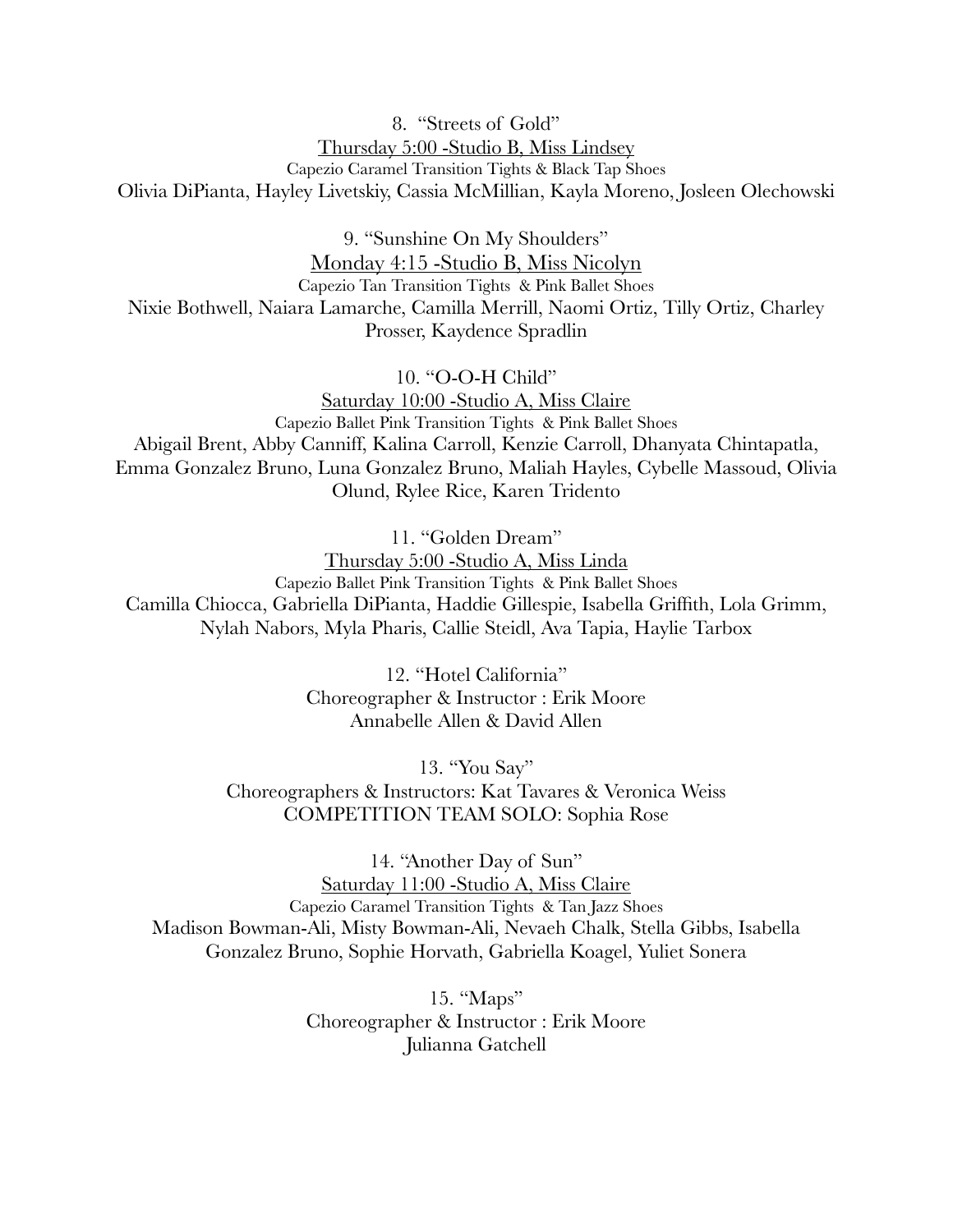16. "El Dorado" Wednesday 4:45 -Studio A, Miss Nicolyn Capezio Ballet Pink Transition Tights & Pink Ballet Shoes Sarah Artman, Aislinn Figueroa, Drey Foster, Isabella Griffith, Brynna Lorentz, Olivia Nolte, Amelia Schindel, Quinn Stigall, Haylie Tarbox

17. "Uptown Girl"

Wednesday 5:30 -Studio B, Miss Lindsey Capezio Caramel Transition Tights & Black Tap Shoes Penelope Hatcher, Julia Held, London Hudgins, Grace Kicinski, Camilla Merrill, Fenia Molme

> 18. "The Search" Choreographer & Instructor : Erik Moore Ethan Camacho-Ortiz

19. "Upside of Down" Choreographer & Instructor: Heather Hall-Lobley Bella Camacho-Ortiz

20. "Shine Like Gold" Tuesday 3:30 -Studio B, Miss Lindsey Capezio Ballet Pink Transition Tights & Pink Ballet Shoes Abigail Brent, Adaline Cameron, Maya Gundy, Winter Jones, Hallie Marshall

21. "Dripping Gold" Thursday 4:15 -Studio A, Miss Angelee Capezio Caramel Transition Tights & Black Slip-On Jazz Shoes Camilla Chiocca, Adriana Colovic, Isabella Griffith, Tatiana Lindley, Nylah Nabors, Braelyn Spradlin

> 22. "Queendom" Monday 5:00 -Studio A, Miss Kat

Capezio Caramel Stirrup Tights & Capezio® Nude Foot-Undeez Annabelle Allen, Sarah Artman, Teagan DeMeyer, Elisha Fils Aime, Lola Grimm, Malia Lockett, Molly Million, Peyton Mitchell, Amelia Schindel, Haylie Tarbox

23. "Kings & Queens"

Wednesday 4:30 -Studio B, Miss Lindsey Capezio Caramel Transition Tights & Black Tap Shoes Emma Ayala, Mia Badalamenti, Elizabeth Cann, Jolee Conrad, Lilliana Hirst, Emily Kuhn, Zoey Martinez, Coral McGrath, Lyla Olsen, Cameron Owen, Francesca Villa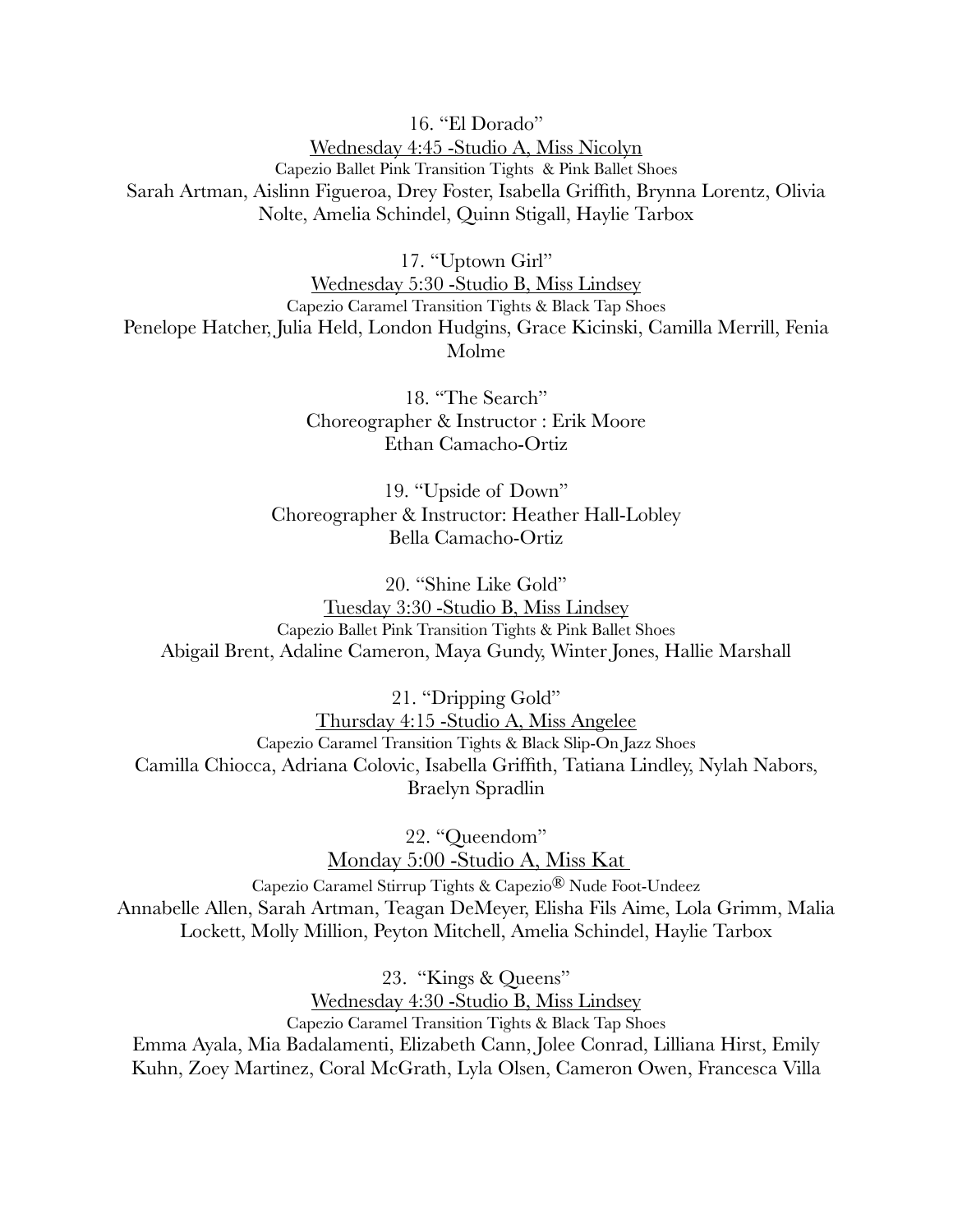### 24. "Rainbow" Tuesday 4:30 -Studio B, Miss Lindsey Capezio Ballet Pink Transition Tights & Pink Ballet Shoes Brilynn Abby, Giana Brechbuehler, Naiara Lamarche, Joanee Menzie, Eloise Rose, Charlotte Tappen

25. "The Beautiful People"

Tuesday 6:45 -Studio A, Miss Heather Capezio Caramel Stirrup Tights & Bloch Eclipse Lyrical Shoes Skylar Aiello, Kensington Girello, Isabella Harrison, Isabelle Heise, Kilynn Lobley, Claire Moody, Evy Nigh, Devin Pelikan, Kayla Roeder, Kayla Stromp, Katherine Tavares, Lillian Velie

26. "Body Gold" Friday 4:30 -Studio A, Mr. Erik Capezio Caramel Transition Tights & Black Tap Shoes Annabelle Allen, Bella Camacho-Ortiz, Ethan Camacho-Ortiz, Camilla Chiocca, Teagan DeMeyer, James Gatchell, Julianna Gatchell, Aalyani Lamarche, Owen Lobley, Sophia Rose

## FINALE - ENTIRE CAST

 $\overline{\phantom{a}}$  , and the contract of the contract of the contract of the contract of the contract of the contract of the contract of the contract of the contract of the contract of the contract of the contract of the contrac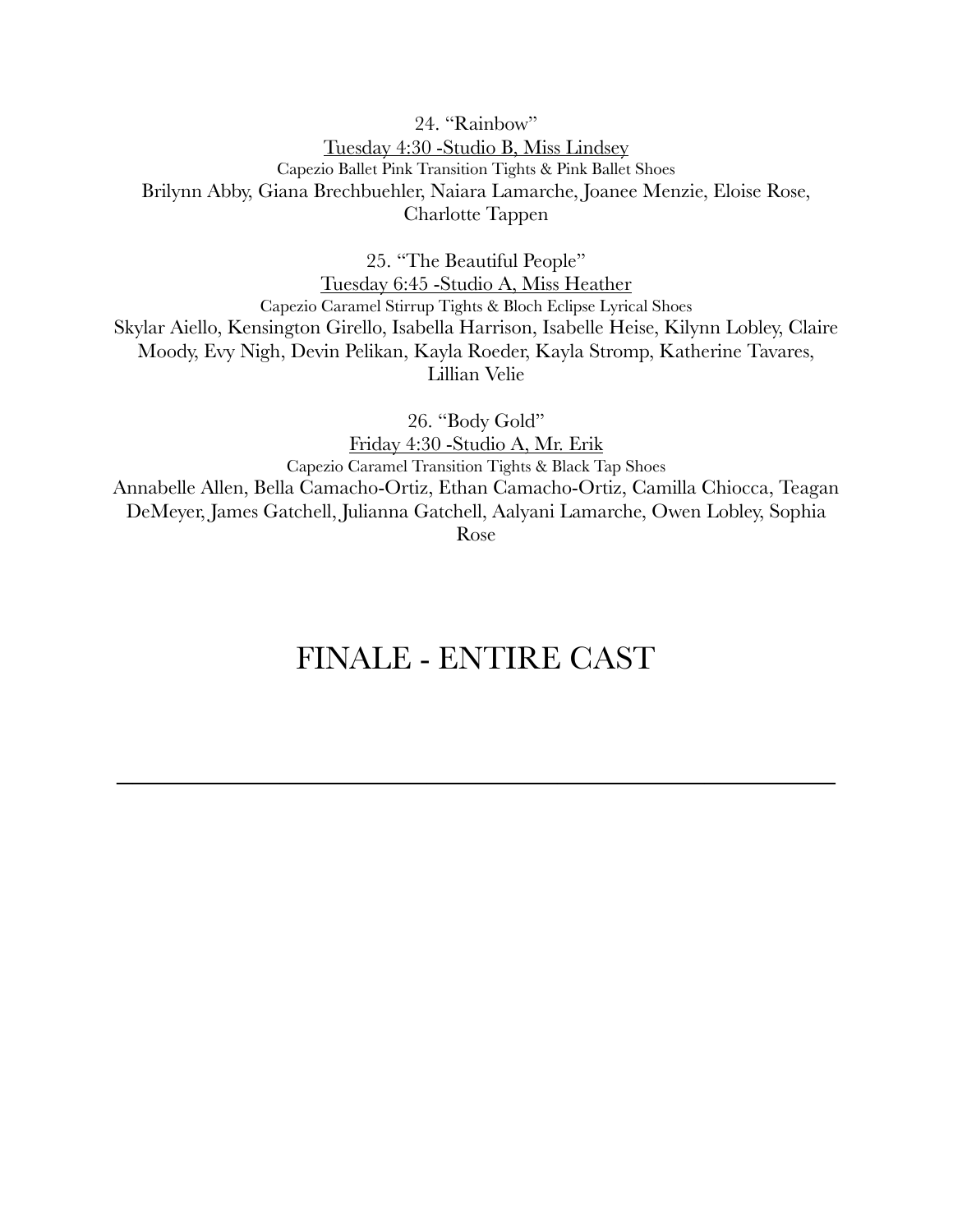### SHOW 3 - 2:00PM (Doors open at 1:45PM)

1. "Sergio Leone Suite"

Tuesday 7:30 -Studio A, Miss Heather Capezio Ballet Pink Transition Tights & Pink Ballet Shoes Skylar Aiello, Meadow Gallegor, Kensington Girello, Sailor Greene Becker, Isabella Harrison, Isabelle Heise, Kilynn Lobley, Claire Moody, Evy Nigh, Rachel Norris, Devin Pelikan, Kayla Roeder, Sami Smith, Kayla Stromp, Katherine Tavares, Lillian Velie

2. "Girl in the Mirror"

Choreographers & Instructors: Kai Tavares, Kat Tavares & Heather Hall-Lobley COMPETITION TEAM SOLO: Raegan Mark

3. "To Be Fearless"

Choreographers: Michelle Pearse & Heather Hall-Lobley, Instructors: Michelle Pearse, Nicolyn Aleprete & Heather Hall-Lobley COMPETITION TEAM: Layla Craigie, Isabella Griffith, Olivia Nolte, Amelia Schindel, Quinn Stigall, Tarynne O'Donnell

> 4. "The Town Caught Fire" Choreographer & Instructor : Erik Moore Annabelle Allen & Teagan DeMeyer

> 5. "Shackles" Choreographer & Instructor : Erik Moore Luz Camacho

6. "Gold in Them Hills" Monday 5:00 -Studio B, Miss Nicolyn Capezio Ballet Pink Transition Tights & Pink Ballet Shoes Claudette Francois, Isabelle Goodwin, Stella Goodwin, Sydney King, Arianna Ortiz, Hazel Stromberg, Olive Stromberg, Taylin Woodling

> 7. "Movement" Choreographer & Instructor: Kai Tavares & Veronica Weiss COMPETITION TEAM SOLO: Meadow Gallegor

8. "To Build a Home" Choreographer: Cindy Heen, Instructors: Cindy Heen, Rebecca Englehart & Heather Hall-Lobley COMPETITION TEAM: Skylar Aiello, Kilynn Lobley, Claire Moody, Evy Nigh, Rachel Norris, Kayla Roeder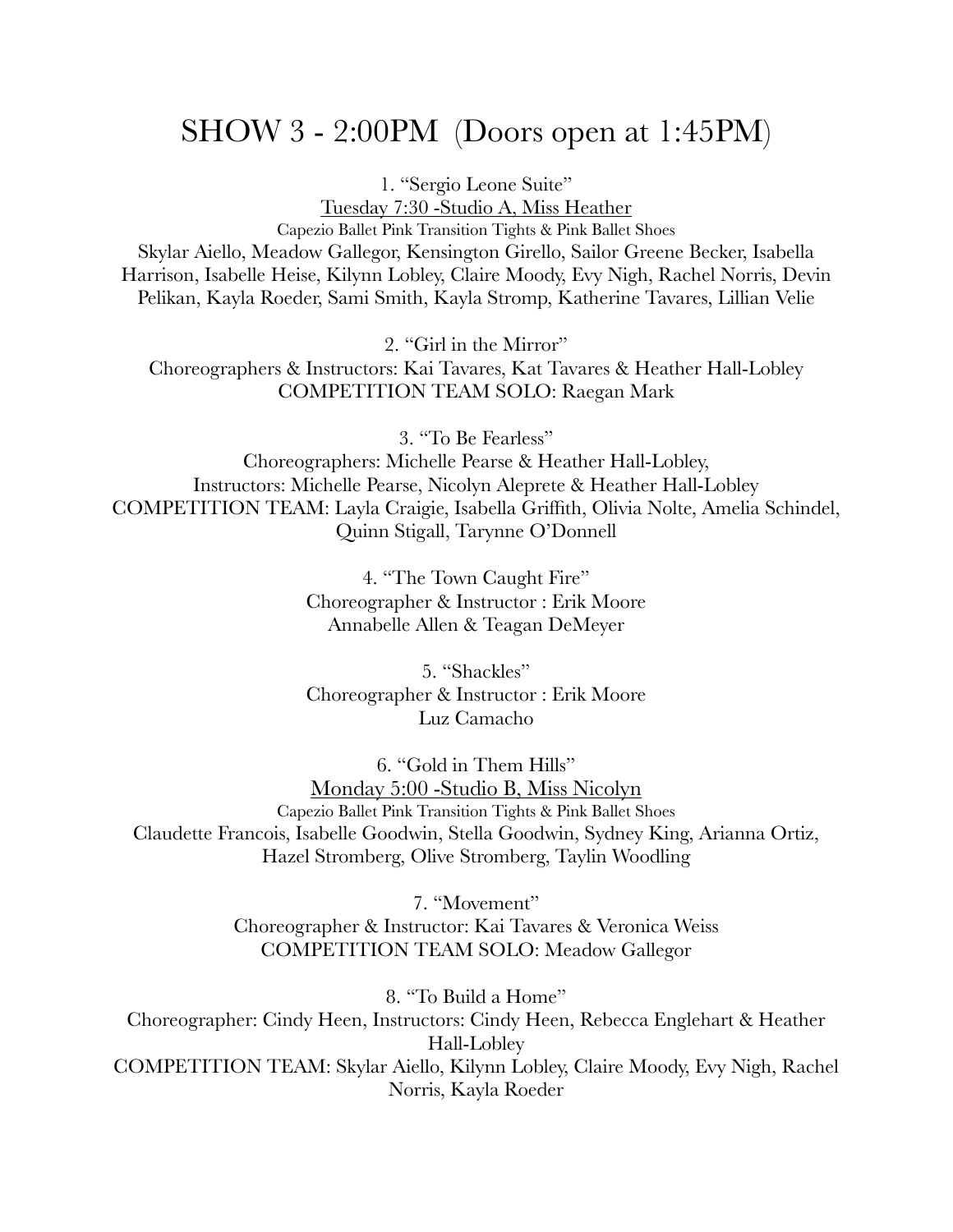9. "How Far I'll Go" Choreographer & Instructor : Nicolyn Aleprete COMPETITION TEAM SOLO: Layla Craigie

10. "Fire N Gold"

Wednesday 7:15 -Studio A, Miss Nicolyn Capezio Caramel Stirrup Tights & Bloch Eclipse Lyrical Shoes Chaliana Ayala, Gabrielle Coleman, Maya Daniel, Lexie Fieberg, Isabella Griffith, Isabelle Heise, Lily Lee, Brynna Lorentz, Tarynne O'Donnell, Sophia Rose, Johanna Shute, Quinn Stigall, Alicia Zimmerman

11. "There's a Gold Mine In the Sky" Thursday 5:45 -Studio A, Miss Kat Capezio Ballet Pink Tights & Pink Ballet Shoes Claire Burns, Lorelei Charles, Sophia Griffith, Zoey Jackson, Ava LeCour, Sofia Mercado, Emma Smith, Teagan Willey

12. "Weight of Gold" Friday 6:15 -Studio A, Mr. Erik Black Dance Sneakers or Athletic Shoes David Allen, Luz Camacho, Bella Camacho-Ortiz, Elizabeth Chaille, Sarah Perkins, Kayla Roeder

13. "Grow As We Go"

Choreographer: Stacey Sanchez, Instructors: Stacey Sanchez & Heather Hall-Lobley COMPETITION TEAM DUET: Skylar Aiello & Claire Moody

14. "Money"

Wednesday 5:45 -Studio A, Miss Nicolyn Capezio Caramel Transition Tights & Black Tap Shoes Sarah Artman, Rachel Carruthers, Hailey Encarnacion, Drey Foster, Isabella Griffith, Tarynne O'Donnell, Brianna Ortiz, Quinn Stigall

15. "Puttin' on the Ritz" Monday 5:45 -Studio B, Miss Nicolyn Capezio Caramel Transition Tights & Black Tap Shoes Ephraim Allen, Ethan Camacho-Ortiz, Claudette Francois, Sydney King, Kalista Ruiz, Haylie Tarbox

> 16. "Golden" Friday 7:00 -Studio A, Mr. Erik Girls - Black Fishnets Tights w/Seams & Black Tap Shoes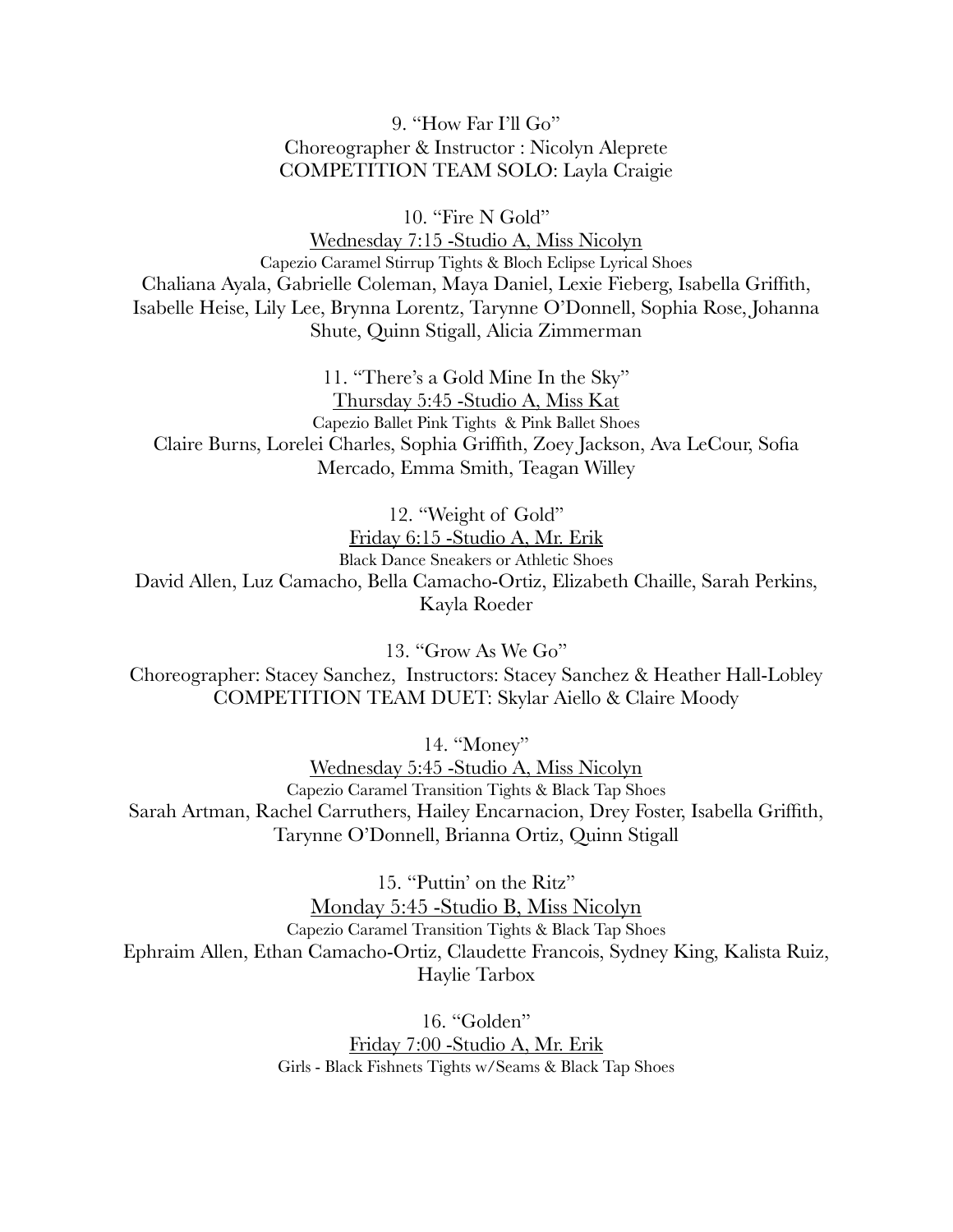#### David Allen, Luz Camacho, Bella Camacho-Ortiz, Elizabeth Chaille, Sarah Perkins, Kayla Roeder

17. "I Hear A Symphony" Choreographer & Instructor: Veronica Weiss COMPETITION TEAM SOLO: Evy Nigh

18. "Empty Gold" Thursday 7:30 -Studio B, Miss Ashley Capezio Caramel Stirrup Tights & Capezio Bloch Eclipse Lyrical Shoes Layla Craigie, Lexie Fieberg, Isabelle Heise, Tarynne O'Donnell, Sophia Rose

19. "It's Quiet Uptown" Choreographer: Stacey Sanchez, Instructors: Stacey Sanchez & Heather Hall-Lobley COMPETITION TEAM SOLO: Skylar Aiello

> 20. "Sponge" Choreographer & Instructor: Veronica Weiss COMPETITION TEAM / SENIOR SOLO: Claire Moody

> > 21. "Band of Gold" Saturday 10:00 Miss Skylar Capezio Caramel Transitions Tights & Black Tap Shoes Hunter Marcan, Emily Martin, Levi McRae

22. "What Is This Feeling?" Choreographer & Instructor: Nicolyn Aleprete COMPETITION TEAM DUET: Isabelle Heise & Tarynne O'Donnell

> 23. "I'm a Lady" Tuesday 7:00 -Studio B, Miss Kayla Capezio Caramel Transition Tights & Black Slip-on Jazz Shoes Myla Carson, Gabrielle Coleman, Evarose Maisto

24. "Just Got Paid" Tuesday 5:15 -Studio B, Miss Lindsey Capezio Caramel Transition Tights & Pink Ballet Shoes Emma Ames, Emmalie Austin, Natalia Billman, Lorelei Charles, Baya Giudici, Abigail Jackson, Lucie Leider, Delaney McGinnis, Savannah McGinnis, Gabriel Sanchez, Maven Zuk

> 25. "My Immortal" Choreographer & Instructor: Lindsey Bourland Elizabeth Chaille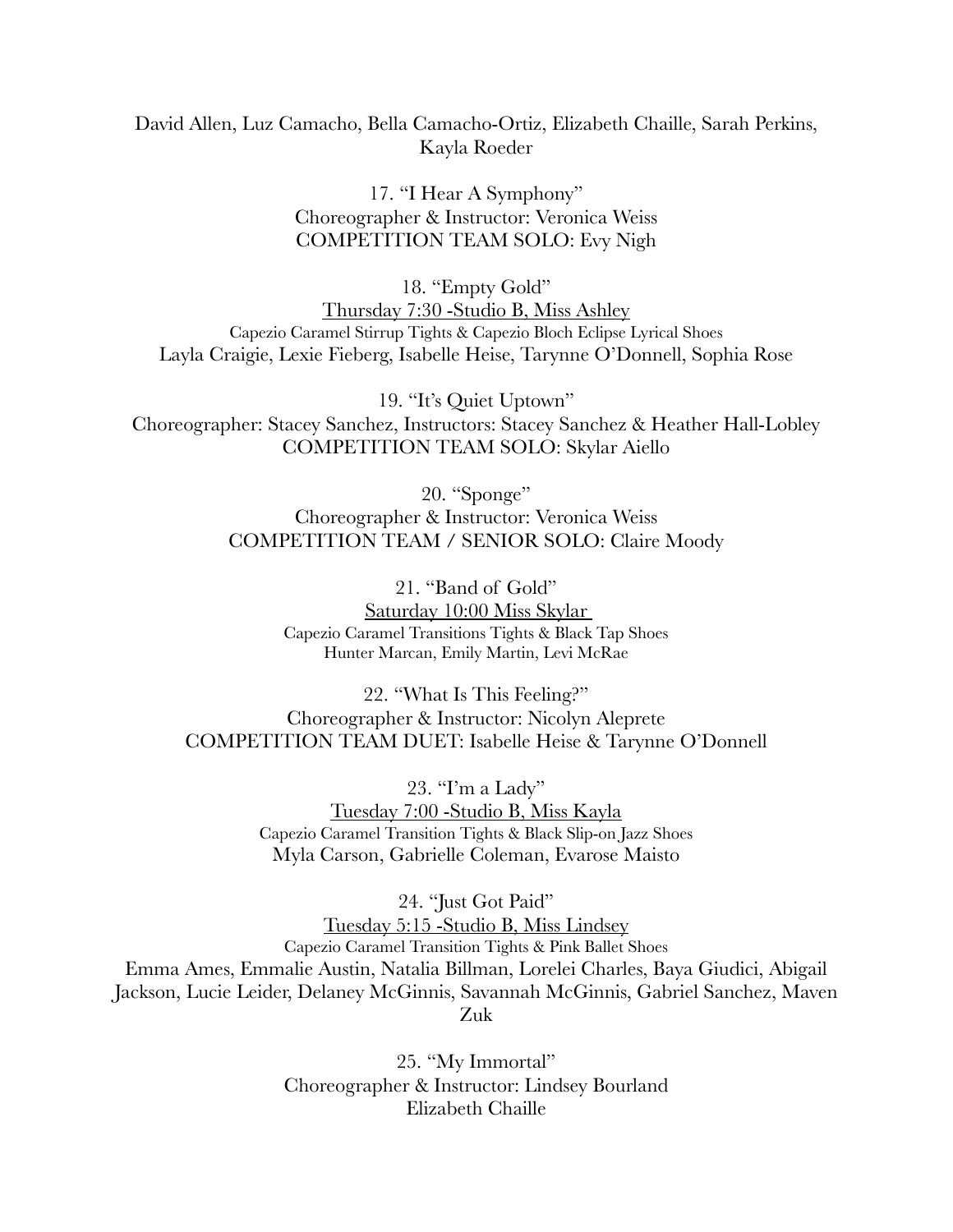26. "Black & Gold"

Choreographer: Heather Hall, Instructors: Heather Hall-Lobley & Stacey Sanchez COMPETITION TEAM: Skylar Aiello, Annabelle Allen, David Allen, Broddie Bourland, Layla Craigie, Teagan DeMeyer, Lexie Fieberg, Kensington Girello, Isabella Harrison, Isabelle Heise, Lily Lee, Kilynn Lobley, Owen Lobley, Raegan Mark, Tarynne O'Donnell, Claire Moody, Evy Nigh, Kayla Roeder, Sophia Rose, Kayla Stromp

27. "I Don't Think About You"

Choreographer: Cindy Heen, Instructors: Cindy Heen & Heather Hall-Lobley COMPETITION TEAM / SENIOR SOLO: Rachel Norris

28. "Rich Girl"

Wednesday 6:15 -Studio B, Miss Lindsey Capezio Black Transition Tights & Black Dance Sneakers or Athletic Shoes Sarah Artman, Maya Daniel, Drey Foster, Brynna Lorentz, Haylie Tarbox

29. "Golden"

Thursday 4:15 -Studio B, Miss Lindsey Capezio BlackTransition Tights & Bloch Slip-on Black Jazz Shoes Brynlee Barton, Nora Flaherty, Sophia Griffith, Aliana Ruiz

30. "Golden Days"

Tuesday 5:00 -Studio A, Miss Stacey Black FishnetsTights with Seams & Bloch Slip-on Black Jazz Shoes Annabelle Allen, David Allen, Broddie Bourland, Bella Camacho-Ortiz, Layla Craigie, Teagan DeMeyer, Lexie Fieberg, Isabelle Heise, Lily Lee, Owen Lobley, Raegan Mark, Tarynne O'Donnell, Sophia Rose, Alicia Zimmerman

31. "Hotel California" Thursday 7:30 -Studio A, Miss Stacey Capezio Caramel Stirrup Tights & Tan Character Shoes Skylar Aiello, Angelee Barton, Meadow Gallegor, Kilynn Lobley, Claire Moody, Evy Nigh, Rachel Norris, Devin Pelikan, Kayla Roeder, Katherine Tavares, Lillian Velie

### FINALE - ENTIRE CAST

 $\mathcal{L}=\{1,2,3,4,5\}$  , where  $\mathcal{L}=\{1,2,3,4,5\}$  , where  $\mathcal{L}=\{1,2,3,4,5\}$  ,  $\mathcal{L}=\{1,2,3,4,5\}$  ,  $\mathcal{L}=\{1,2,3,4,5\}$  ,  $\mathcal{L}=\{1,2,3,4,5\}$  ,  $\mathcal{L}=\{1,2,3,4,5\}$  ,  $\mathcal{L}=\{1,2,3,4,5\}$  ,  $\mathcal{L}=\{1,2,3,4,$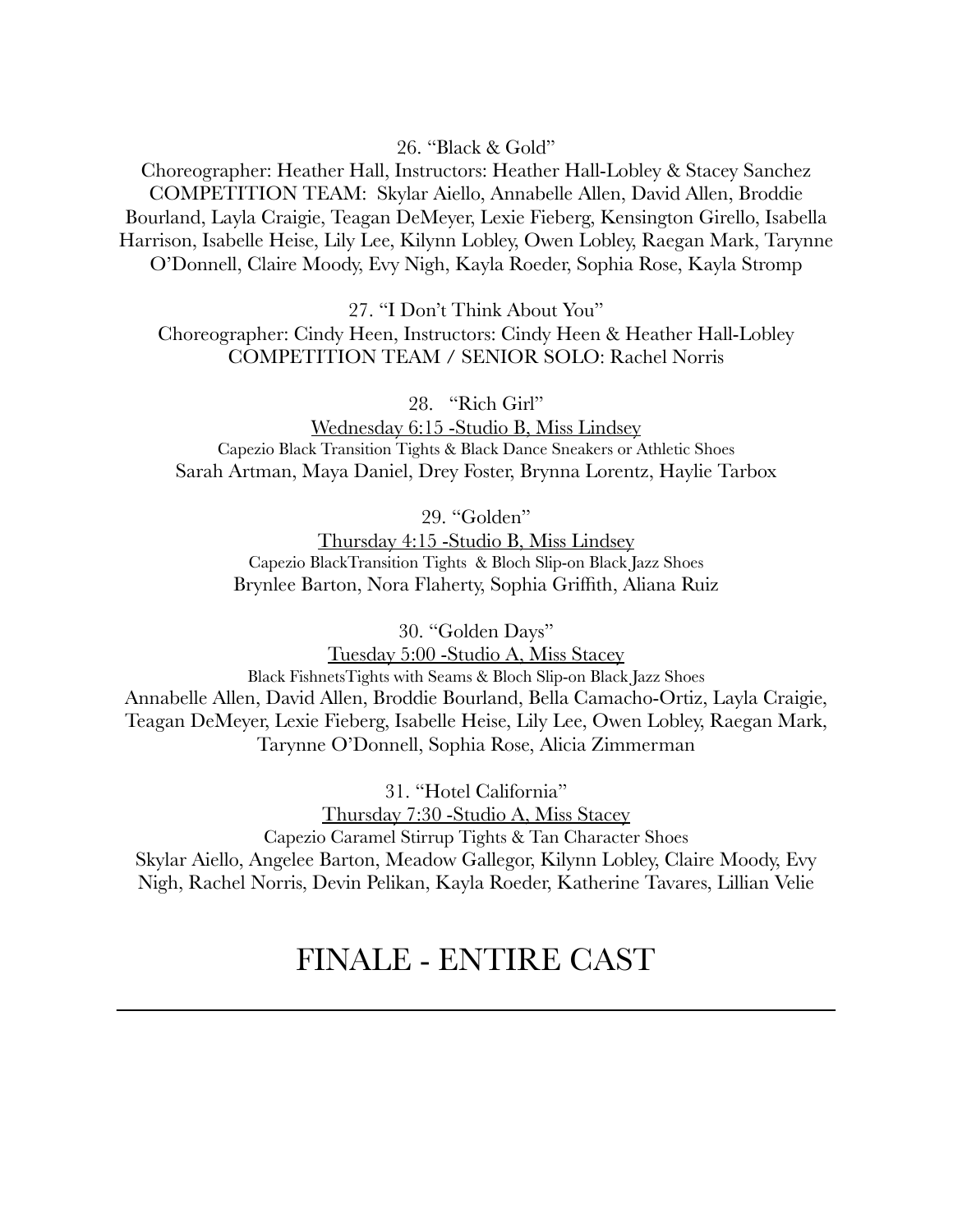# SHOW 4 - 4:45PM (Doors open at 4:30PM)

1. "Sergio Leone Suite" Tuesday 7:30 -Studio A, Miss Heather Choreographer & Instructor: Heather Hall-Lobley Capezio Ballet Pink Transition Tights & Pink Ballet Shoes Skylar Aiello, Meadow Gallegor, Kensington Girello, Sailor Greene Becker, Isabella Harrison, Isabelle Heise, Kilynn Lobley, Claire Moody, Evy Nigh, Rachel Norris, Devin Pelikan, Kayla Roeder, Sami Smith, Kayla Stromp, Katherine Tavares, Lillian Velie

> 2. "Here I Am" Choreographer & Instructor: Nicolyn Aleprete COMPETITION TEAM SOLO: Lexie Fieberg

3. "Unstoppable" Choreographers & Instructor : Kai Tavares & Heather Hall-Lobley COMPETITION TEAM SOLO: Layla Craigie

4. "Sunny" Saturday 9:15 -Studio A, Miss Claire Capezio Caramel Transition Tights & Black Tap Shoes McKenna Casey, Kristen Clarich, Lillian Hayden, Mila Hughes, Tavie Tweeddale

> 5. "Speechless" Choreographer & Instructor : Nicolyn Aleprete COMPETITION TEAM SOLO: Tarynne O'Donnell

6. "Code Name Vivaldi" Monday 7:00 -Studio A, Miss Rebecca Capezio Ballet Pink Tights & Pink Pointe Shoes Skylar Aiello, Sailor Greene Becker, Kilynn Lobley, Claire Moody, Evy Nigh, Rachel Norris, Kayla Roeder

7. "Silver & Gold"

Monday 7:00 -Studio B, Miss Nicolyn & Miss Michelle Capezio Ballet Pink Transition Tights & Pink Pointe Shoes Ryleigh Bretz, Bella Camacho-Ortiz, Sidney Cowderoy, Lexie Fieberg, Julianna Gatchell, Isabelle Heise, Penelope Maynard, Molly Million, Sophia Rose, Johanna Shute, Sami Smith

> 8. "Golden Years" Wednesday 8:00 -Studio A, Miss Nicolyn Capezio Caramel Stirrup Tights & Bloch Eclipse Lyrical Shoes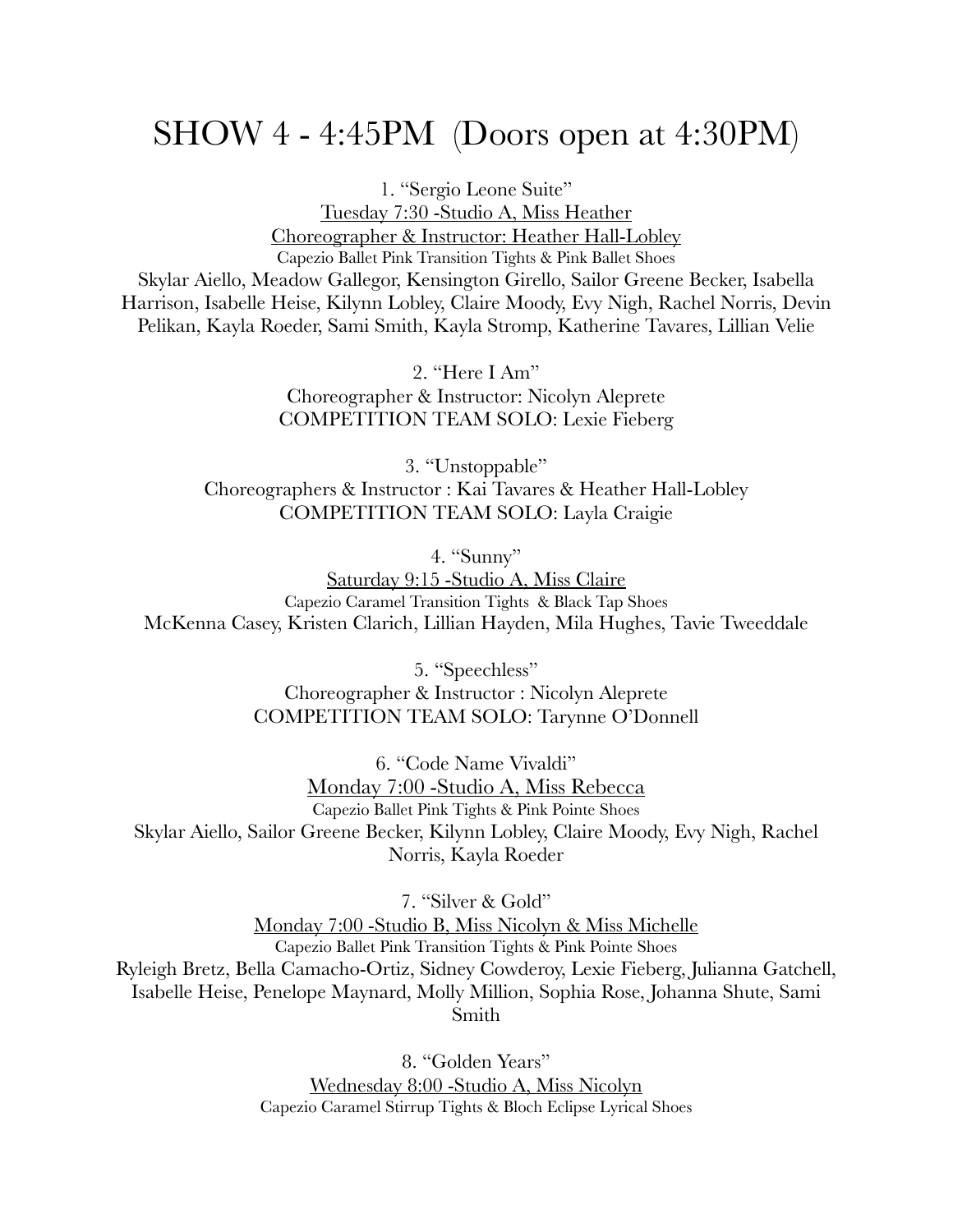#### Nicolyn Aleprete, Sara Fieberg, Tiffany Heise, Brittany Lee Briel, Amanda Nolte, Nicole O'Donnell

9. "Rainbow"

Monday 4:45 Miss Lindsey Capezio Ballet Pink Transition Tights & Pink Ballet Shoes Elizabeth Anderson, Kaitlyn Anderson, Julia Benke, Kayla Higgins, Hopelyn Hilton, Zoey Richards, Finley Grace Runte, Raven Vigneau, Storm Vigneau, Eleanor Wilkerson, Nora Yanas, Ellery Young

10. "96,000"

Choreographer & Instructor: Stacey Sanchez COMPETITION TEAM: Skylar Aiello, Meadow Gallegor, Kilynn Lobley, Claire Moody, Evy Nigh, Rachel Norris, Devin Pelikan, Kayla Roeder

11. "Golden"

Wednesday 7:45 -Studio B, Miss Michelle Capezio Transition Ballet Pink Tights & Pink Ballet Shoes Bella Camacho-Ortiz, Sidney Cowderoy, Layla Craigie, Maya Daniel, Lexie Fieberg, Juliana Gatchell, Isabelle Heise, Lily Lee, Raegan Mark, Penelope Maynard, Molly Million, Tarynne O'Donnell, Ella Mae Osborne, Sophia Rose, Johanna Shute, Alicia Zimmerman

### Raffle drawing - 5 minute break

12. "From Gold"

Monday 7:30 -Studio A, Miss Rebecca Caramel Stirrup Tights & Bloch Eclipse Lyrical Shoes Skylar Aiello, Sidney Cowderoy, Lexie Fieberg, Sailor Green Becker, Isabelle Heise, Kilynn Lobley, Claire Moody, Evy Nigh, Rachel Norris, Ella Mae Osborne, Kayla Roeder, Sophia Rose

> 13. "Opportunity" Choreographer & Instructor: Heather Hall-Lobley COMPETITION TEAM SOLO: Lily Lee

14. "Good Luck Charm" Thursday 5:00 Miss Michelle Capezio Caramel Transition Tights & Black Tap Shoes Alayna Arnold, Angela Arrubla, April Krauser, Noa Leitner, Nala Mahony, Wren Merker, Nalley Wolfrath, Ellery Young

> 15. "Gold" Saturday 11:00 Miss Skylar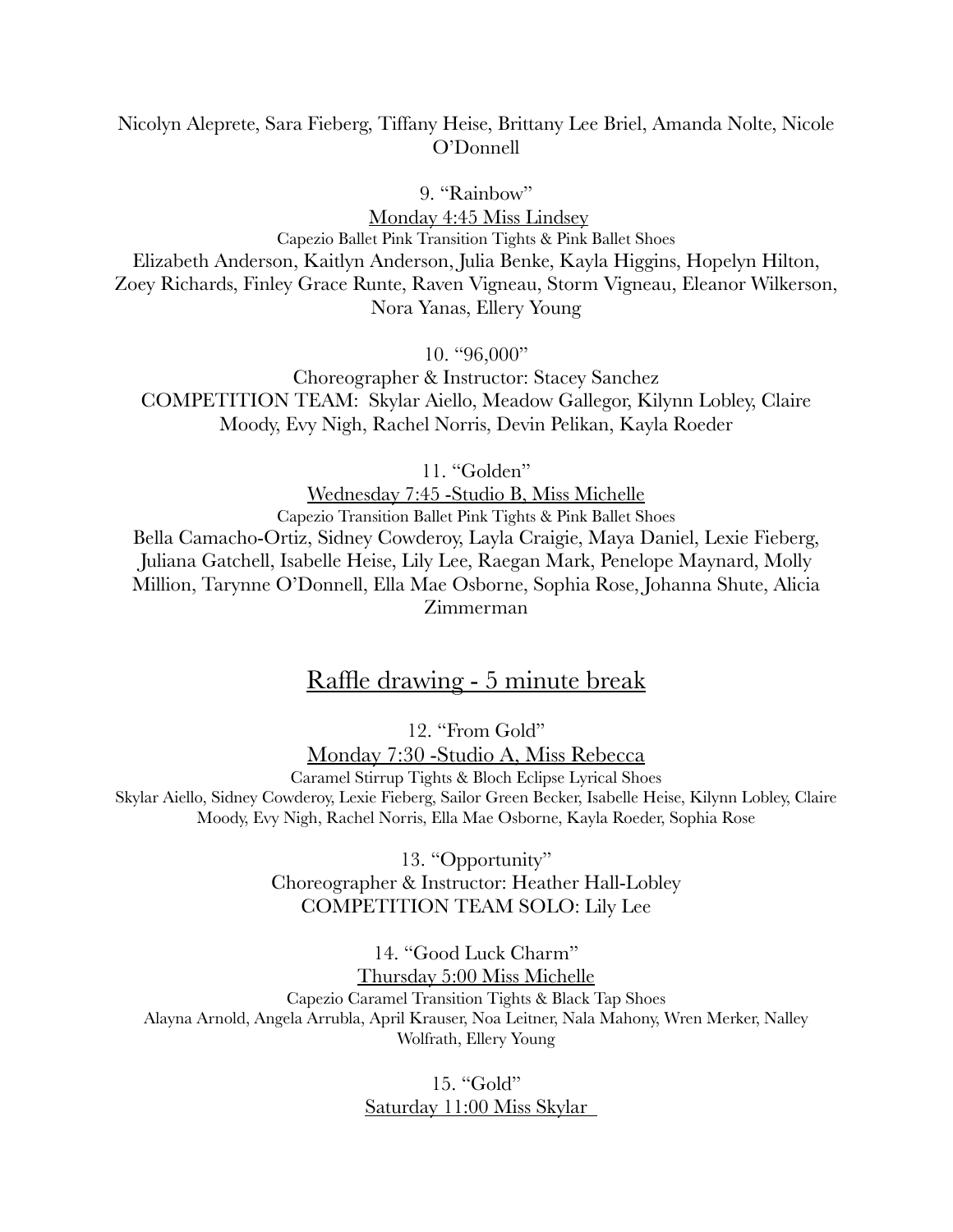Capezio Caramel Transitions Tights & Pink Ballet Shoes Willa Denver, Naomi Frazier, Mikayla Stanberry, Hannah Van Workum

16. "Sound of Silence" Choreographer & Instructor: Heather Hall-Lobley COMPETITION TEAM: Skylar Aiello, Meadow Gallegor, Isabella Harrison, Kilynn Lobley, Claire Moody, Evy Nigh, Rachel Norris, Devin Pelikan, Kayla Roeder, Kayla Stromp

17. "Let It Be"

Choreographer & Instructor: Veronica Weiss COMPETITION TEAM: David Allen, Layla Craigie, Teagan DeMeyer, Lexie Fieberg, Isabelle Heise, Lily Lee, Raegan Mark, Tarynne O'Donnell, Ella Mae Osborne, Sophia Rose, Johanna Shute

> 18. "Hey Soul Sister" Choreographer & Instructor: Heather Hall-Lobley SENIOR SOLO: Sailor Greene Becker

> 19. "Rich Girl" Wednesday 8:15 Miss Lindsey Black Fishnets Tights w/Back Seams & Black Slip-On Jazz Shoes Ryleigh Bretz, Elizabeth Chaille, Sarah Perkins

20. "Time" Choreographer & Instructor : Erik Moore Bella Camacho-Ortiz & Luz Camacho

21."Gold Dust Woman" Thursday 6:45 -Studio A, Miss Stacey Capezio Caramel Stirrup Tights & Bloch Eclipse Lyrical Shoes Skylar Aiello, Meadow Gallegor, Kilynn Lobley, Claire Moody, Evy Nigh, Rachel Norris, Devin Pelikan, Kayla Roeder, Sami Smith, Katherine Tavares, Lillian Velie

22. "Gold"

Thursday 6:45 -Studio B, Miss Ashley Black Fishnets w/Seams & Black Slip-on Jazz Shoes Layla Craigie, Lexie Fieberg, Tarynne O'Donnell, Sophia Rose

> 23. "Arcade" Choreographer & Instructor: Kat Tavares Ella Mae Osborne